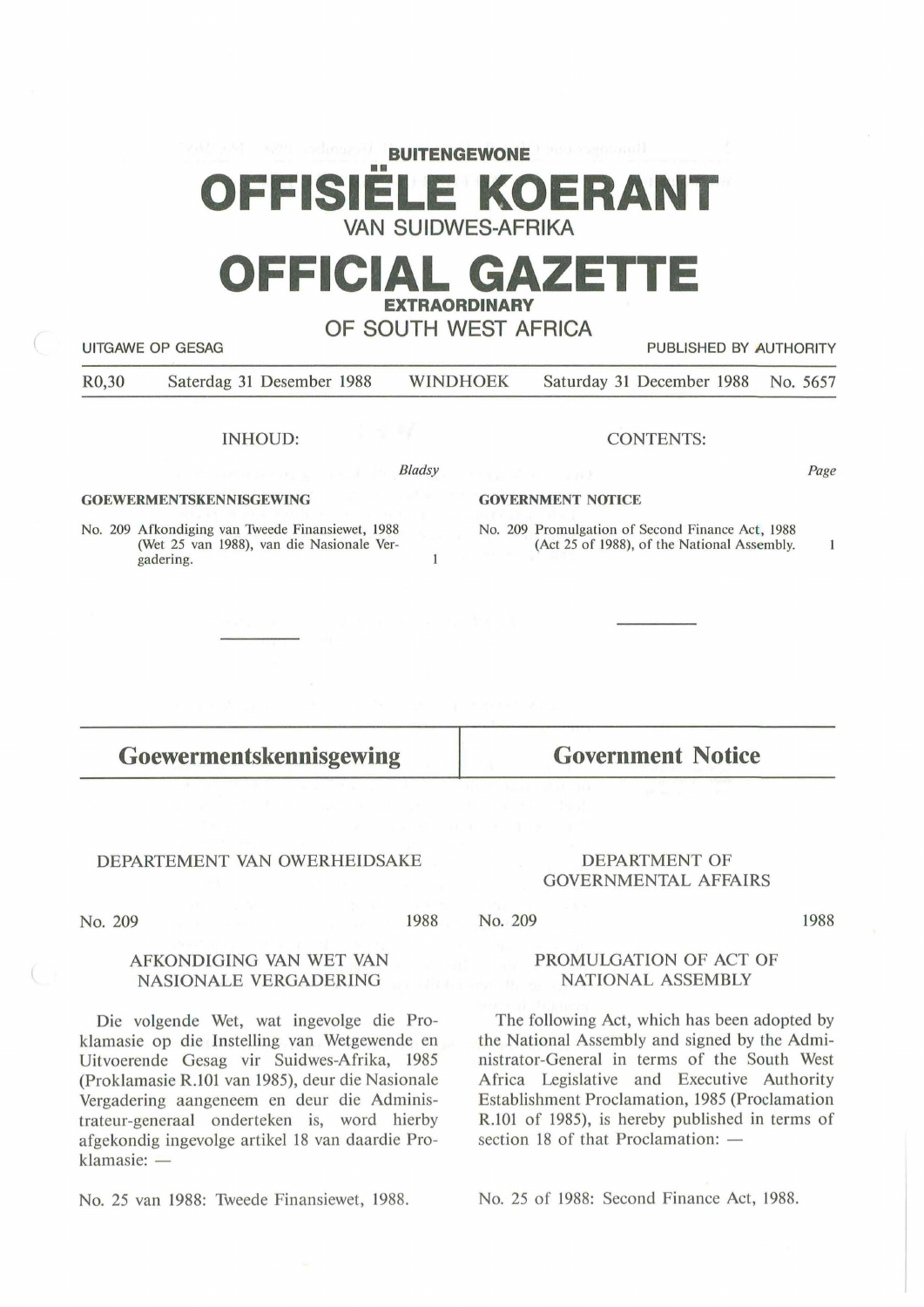**Wet No. 25, 1988** 

### **TWEEDE FINANSIEWET, 1988**

### **WET**

Om voorsiening te maak vir die betaling uit inkomste aan **sekere persone van sekere bedrae gelde wat in die Sentrale lnkomstefonds gestort is ten aansien van normale belasting; en om voorsiening te maak vir bykomstige aangeleenthede.** 

*(Engelse teks deur die Administrateur-generaal onderteken op 27 Desember 1988)* 

DAAR WORD BEPAAL deur die Nasionale Vergadering, soos volg:-

Betaling van sekere bedrae gelde aan sekere persone uit inkomste.

**1.** Die bedrae gelde wat as normale belasting ten opsigte van verlofgratifikasies van persone wat vir die doeleindes van die eerste samestelling van die Nasionale Vergadering geag uit die diens van 'n statutêre instelling te getree bet soos beoog in artikel 33(4) van die Proklamasie op die Instelling van Wetgewende en Uitvoerende Gesag vir Suidwes-Afrika, 1985 (Proklamasie R. 101 van 1985), gevorder en in die Sentrale Inkomstefonds gestort is, word uit inkomste aan bedoelde persone betaal asof die bepalings van die voorbehoudsbepaling by artikel 16(1)(0) van die Inkomstebelastingwet, 1981 (Wet 24 van 1981), te alle tersaaklike tye nie deel van daardie Wet uitgemaak bet nie.

Kort titel.

**2.** Hierdie Wet heet die Tweede Finansiewet, 1988.